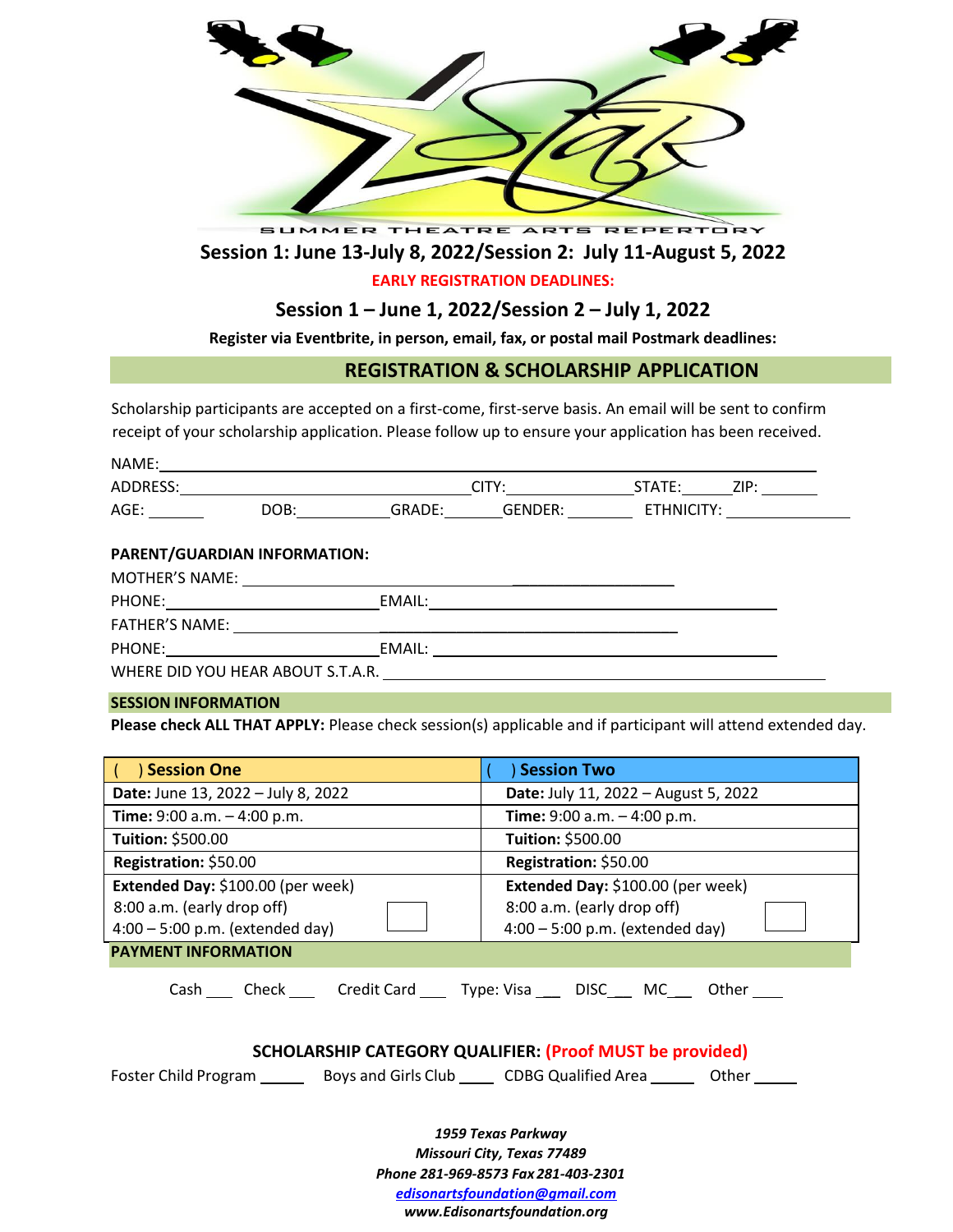

*1959 Texas Parkway Missouri City, Texas 77489 Phone 281-969-8573 Fax 281-403-2301 [edisonartsfoundation@gmail.com](mailto:edisonartsfoundation@gmail.com) [www.Edisonartsfoundation.org](http://www.edisonartsfoundation.org/)*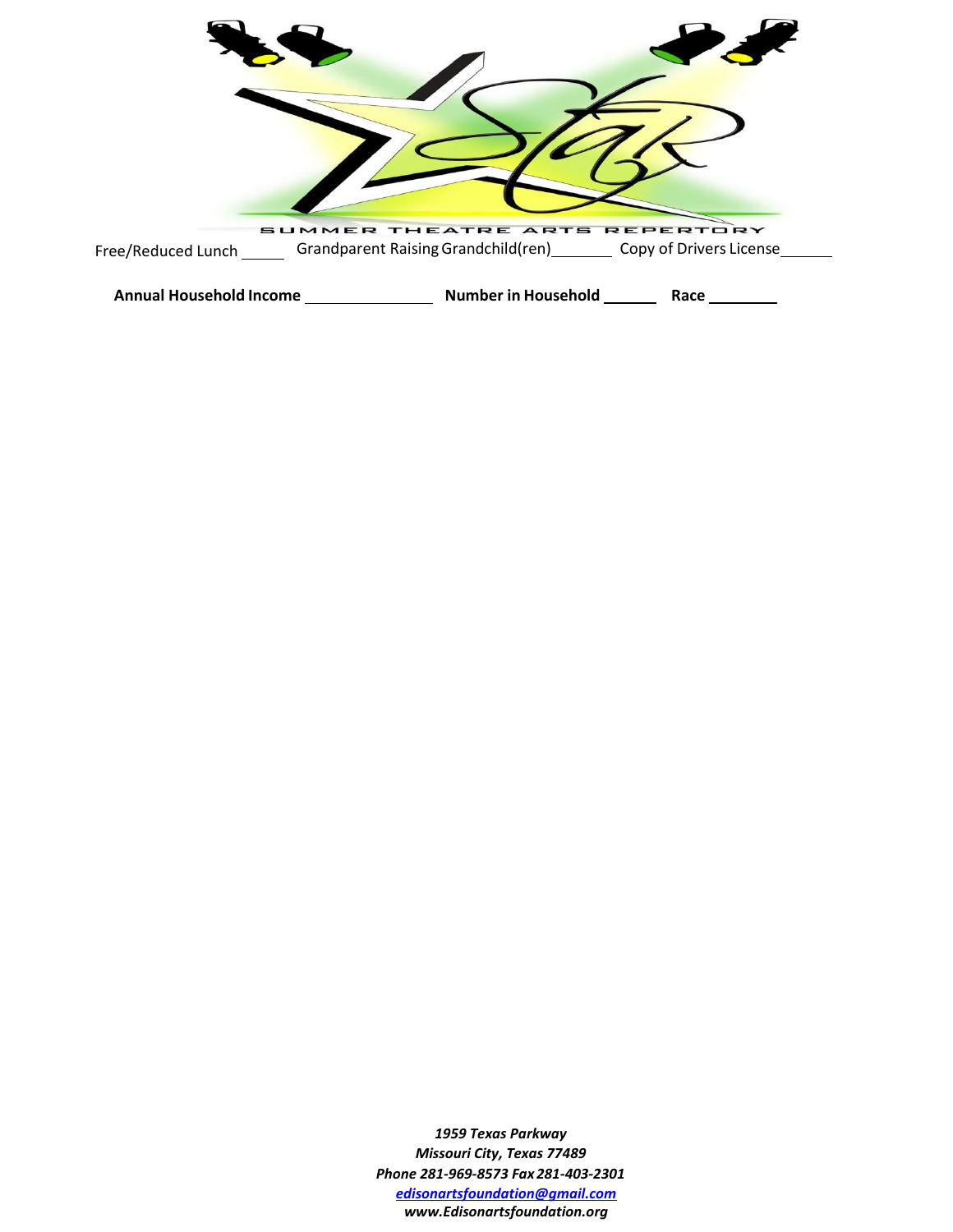| SUMMER THEATRE ARTS REPERTORY<br>Session 1: June 13-July 8, 2022/Session 2: July 11-August 5, 2022<br>Register via Eventbrite, in person, email, fax, or postal mail Postmark deadlines:<br><b>AUTHORIZED PICK-UP INFORMATION:</b>                                                                                                                                                                                                         | <b>EARLY REGISTRATION DEADLINES:</b><br>Session 1 – June 1, 2022/Session 2 – July 1, 2022 |  |  |
|--------------------------------------------------------------------------------------------------------------------------------------------------------------------------------------------------------------------------------------------------------------------------------------------------------------------------------------------------------------------------------------------------------------------------------------------|-------------------------------------------------------------------------------------------|--|--|
| Each authorized person must present proof of Identification prior to any participant being released.                                                                                                                                                                                                                                                                                                                                       |                                                                                           |  |  |
| Name: Name: Name: Name: Nelationship: Nelationship: Name: Name: Name: Nelationship: Name: Nelson Shane: Nelson Shane: Nelson Shane: Nelson Shane: Nelson Shane: Nelson Shane: Nelson Shane: Nelson Shane: Nelson Shane: Nelson                                                                                                                                                                                                             |                                                                                           |  |  |
| Name: Phone: Phone: Phone: Phone: Phone: Phone: Phone: Phone: Phone: Phone: Phone: Phone: Phone: Phone: Phone: Phone: Phone: Phone: Phone: Phone: Phone: Phone: Phone: Phone: Phone: Phone: Phone: Phone: Phone: Phone: Phone:                                                                                                                                                                                                             |                                                                                           |  |  |
| Name: Mame: Manner Manner Manner Manner Manner Manner Manner Manner Manner Manner Manner Manner Manner Manner M                                                                                                                                                                                                                                                                                                                            |                                                                                           |  |  |
| Name: Name: Name: Name: Nelationship: Name: Name: Name: Name: Name: Name: Name: Name: Name: Name of Name of Na                                                                                                                                                                                                                                                                                                                             |                                                                                           |  |  |
| I, 1. 2008 and 2010 as parent /legal guardian of the contract of the contract of the contract of the contract of the contract of the contract of the contract of the contract of the contract of the contract of the contract<br>permission for the above listed individuals to pick-up my child from the S.T.A.R. Program.<br>() My child(ren) has a regular physician. In case of an emergency, please contact physician and or hospital |                                                                                           |  |  |
| listed below.                                                                                                                                                                                                                                                                                                                                                                                                                              |                                                                                           |  |  |
|                                                                                                                                                                                                                                                                                                                                                                                                                                            |                                                                                           |  |  |
|                                                                                                                                                                                                                                                                                                                                                                                                                                            |                                                                                           |  |  |
| Is your child covered under any medical insurance policy? () Yes () No                                                                                                                                                                                                                                                                                                                                                                     |                                                                                           |  |  |
|                                                                                                                                                                                                                                                                                                                                                                                                                                            |                                                                                           |  |  |
|                                                                                                                                                                                                                                                                                                                                                                                                                                            |                                                                                           |  |  |
| () In case of an emergency and I cannot be reached, I authorize S.T.A.R. to take my child to the nearest<br>emergency facility for any treatment necessary by medical attendant(s).                                                                                                                                                                                                                                                        |                                                                                           |  |  |
|                                                                                                                                                                                                                                                                                                                                                                                                                                            |                                                                                           |  |  |

*1959 Texas Parkway Missouri City, Texas 77489 Phone 281-969-8573 Fax 281-403-2301 [edisonartsfoundation@gmail.com](mailto:edisonartsfoundation@gmail.com) [www.Edisonartsfoundation.org](http://www.edisonartsfoundation.org/)*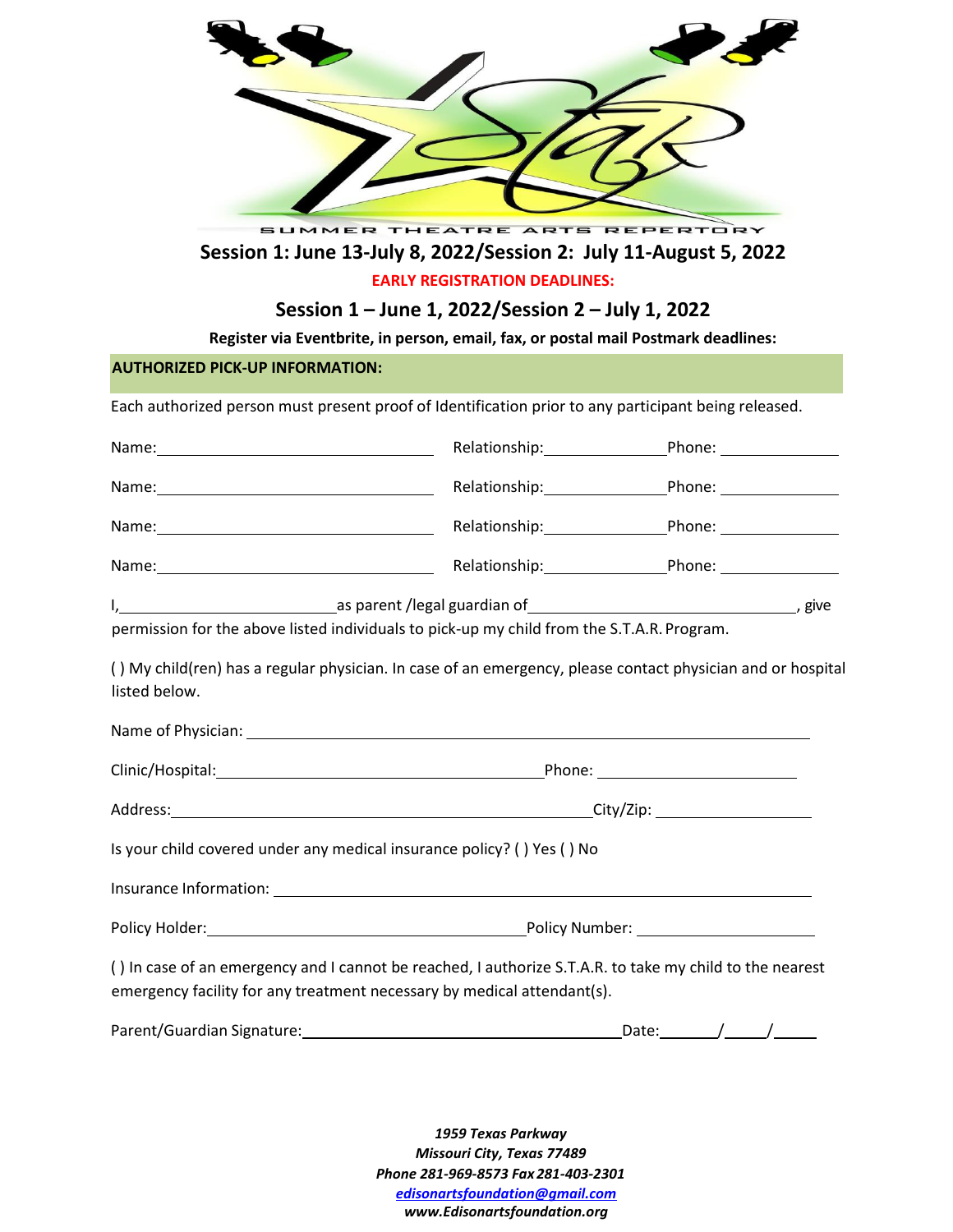

**Session 1: June 13-July 8, 2022/Session 2: July 11-August 5, 2022 EARLY REGISTRATION DEADLINES:** 

**Session 1 – June 1, 2022/Session 2 – July 1, 2022**

**Register via Eventbrite, in person, email, fax, or postal mail Postmark deadlines:**

#### **PERMISSION FOR PARTICIPATION**

( ) Yes ( ) No **I give permission** for my child to participate, be transported and supervised by S.T.A.R. staff from FBAAD to any event/activity or facility that is an activity associated with S.T.A.R.

( ) Yes ( ) No **I give permission** for my child to be photographed, and or videotaped and participate in the S.T.A.R. Program.

Does your child have any limitations or require any special provisions/accommodations? ( ) Yes ( ) No

If yes, please explain:

I acknowledge that I have received, read and will comply with S.T.A.R. policies set forth in the Participants/ Parent Handbook. I will hold harmless The Edison Arts Foundation, Fort Bend Academy of Arts & Dance, The City of Missouri City, or any of its agents, employees, volunteers, or representatives for any illnesses contracted or injuries sustained by my child while a student or participant at S.T.A.R.

| <b>Parent Signature</b> | Date |
|-------------------------|------|
|                         |      |

#### **Additional information/accommodations**

Please list any problems/needs including allergies, previous serious illnesses, injuries, disabilities, hospitalization, continuous medication, etc.

Please write N/A if none apply:

*1959 Texas Parkway Missouri City, Texas 77489 Phone 281-969-8573 Fax 281-403-2301 [edisonartsfoundation@gmail.com](mailto:edisonartsfoundation@gmail.com) [www.Edisonartsfoundation.org](http://www.edisonartsfoundation.org/)*

<u> 1980 - Johann Barn, mars ann an t-Amhain Aonaich an t-Aonaich an t-Aonaich ann an t-Aonaich ann an t-Aonaich</u>